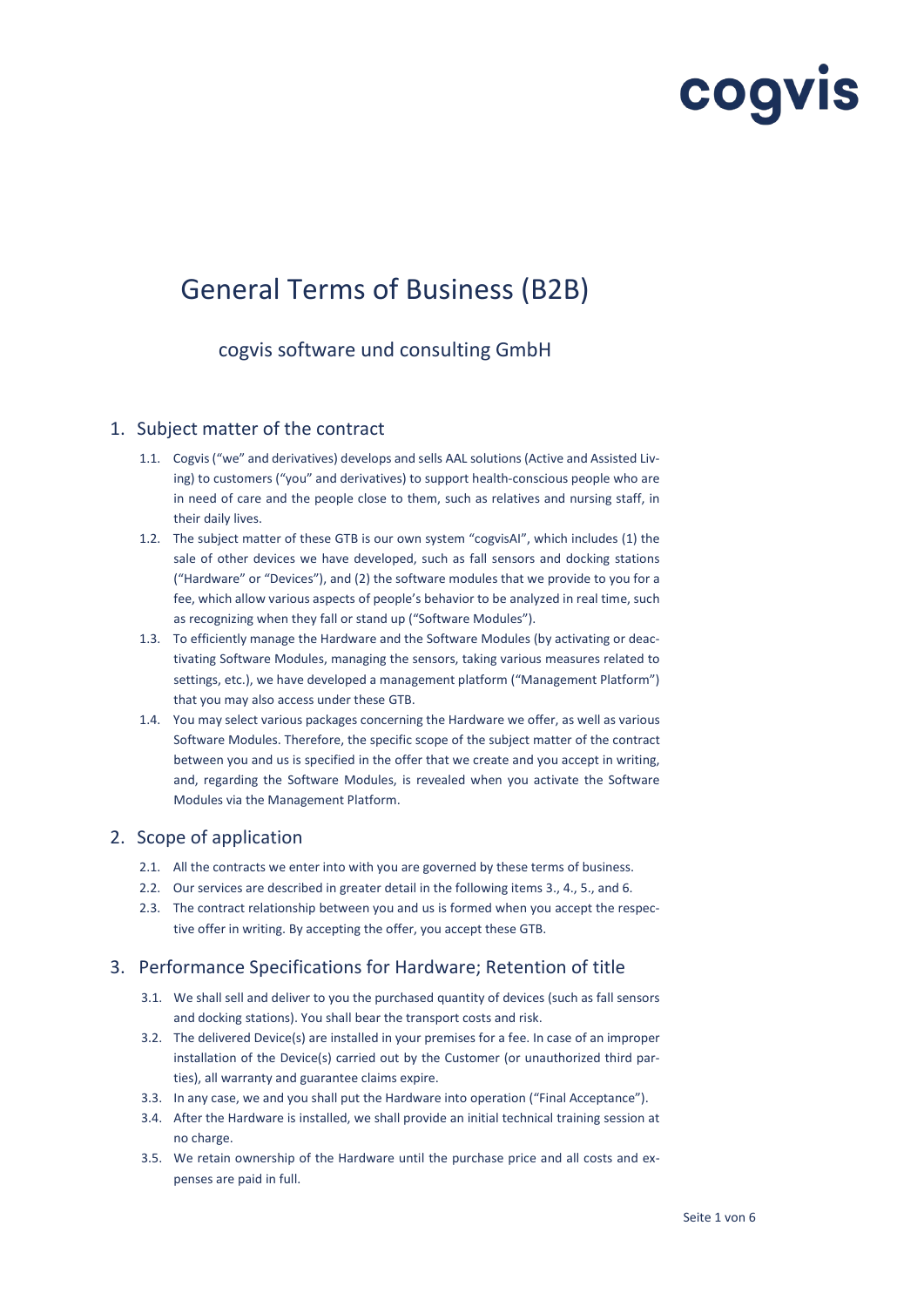# 4. Performance Specifications for Software Modules

- 4.1. For the duration of the contract relationship and for a fee, we shall grant you the nonexclusive, nontransferable right to use the Software Modules, which you have activated, exclusively to perform your professional activity; this includes the nonexclusive, nontransferable right to access the Management Platform in the course of your business (for a fee) during the contract period.
- 4.2. You shall not use the Software Modules beyond the use allowed under this contract, allow nonparties to use them, or make them available to nonparties.
- 4.3. To use the Management Platform, you must provide internet-ready end devices.
- 4.4. You may use selected nonparty service providers (subcontractors) to render any services under this item 4.
- 4.5. We guarantee 95% system availability for the Software Modules during a one-year period – provided this is in our sphere of influence – although availability might need to be interrupted (for maintenance, updates, or backups, for example). If we are planning to interrupt availability and downtimes will be greater than five minutes, we shall notify you at least one business day in advance.

#### 5. Support and maintenance

- 5.1. After the Hardware is installed, we shall provide a one-time technical training session for you at no charge (item 3.4.).
- 5.2. On business days from 9 am until 5 pm, you may report problems at no charge on a service hotline offering first- and second level support, under +43 1 417 0 714 or **support@cogvis.ai**. That service hotline is your direct point of contact for all questions about our services. Outside the aforementioned support service times, you may also send inquiries and reports to the following email address: **[support@cogvis.ai.](mailto:support@cogvis.at)**
- 5.3. And the following support and maintenance services are included in the fee for the activated Software Modules:
	- Regular software updates, if this is compatible with the Hardware installed on your premises;
	- Continual enhancement of the Software Modules

#### 6. After-sales services

- 6.1. We offer the following after-sales services for a fee and on agreement with you:
	- Installing the Hardware
	- Troubleshooting on your premises
	- Individualized system settings on your premises;
	- Consulting services;
	- Further trainings;

### 7. Your obligations

- 7.1. You shall comply with the provisions of the Austrian Data Protection Act 2000 and the General Data Protection Regulation as amended, including without limitation by obtaining any necessary consent before processing customer data to the extent required by law. You shall indemnify us and hold us harmless against all breaches of data privacy regulations that are not our fault.
- 7.2. You shall bring about the local, technical, organizational, and legal conditions required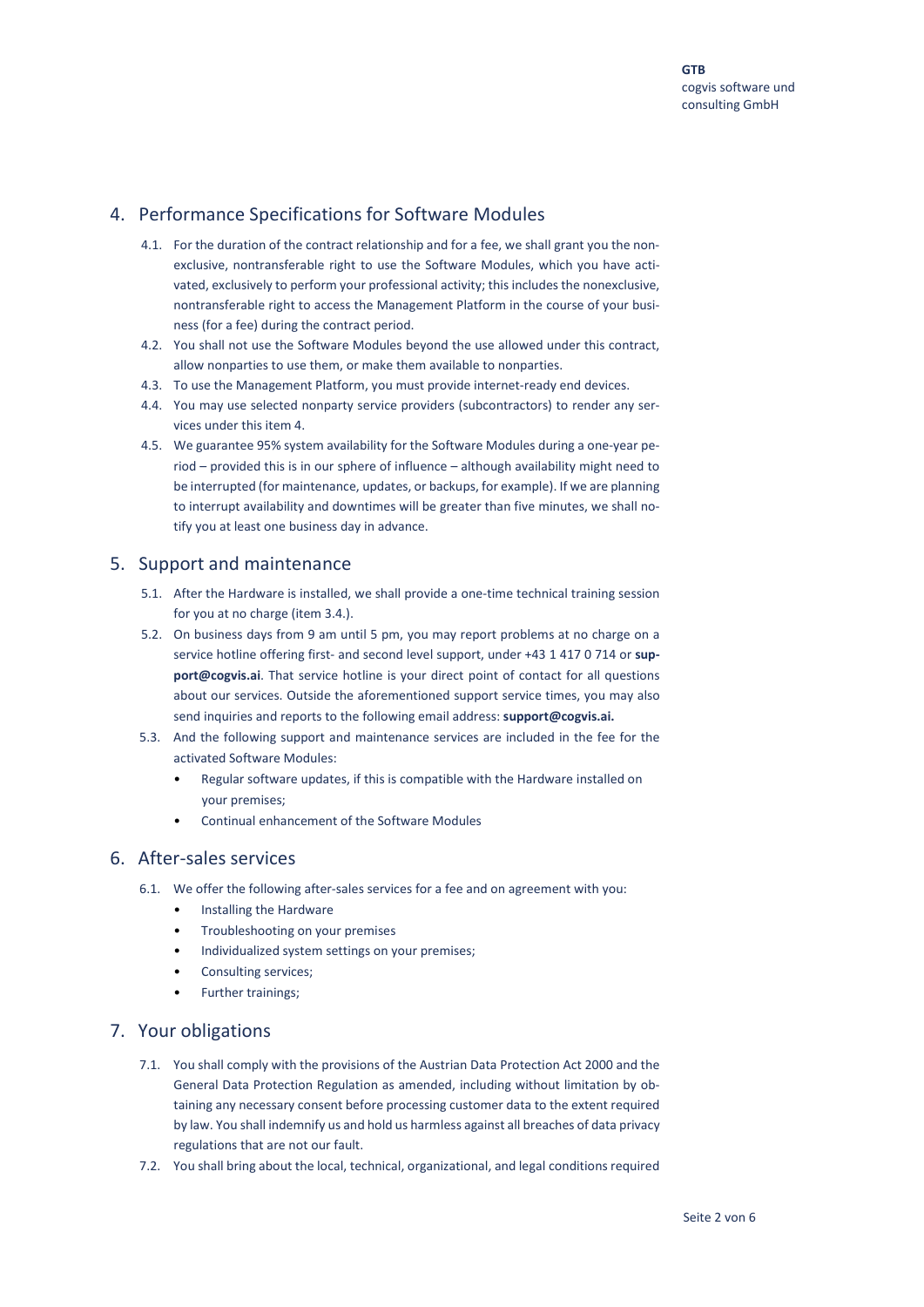for installing the Hardware and using the Software Modules on your premises. In particular, you shall provide internet-ready end devices to guarantee access to the Management Platform.

- 7.3. You shall support us as necessary and at no charge in rendering our services agreed under the contract (by providing employees and working space and cooperating on requirements documents and tests, for example). In particular, you shall provide us with a qualified contact person.
- 7.4. At the beginning of the contract relationship, you shall give us an email address or other communication channel in writing with which we can contact you and which you shall check at regular intervals (at least once a day).
- 7.5. You shall ensure that the Hardware and Software Modules are operated properly.
- 7.6. You shall notify us in writing without undue delay as soon as you notice any fault or malfunction while using the Hardware or Software Modules, at the following email address: **[support@cogvis.ai](mailto:support@cogvis.at)**. If we must perform inspections, appraisals, or maintenance services on your premises, we shall perform them on a date set by mutual agreement. You shall confirm in writing the time required for that performance.
- 7.7. You shall train and inform your personnel to avoid asking us to make a maintenance or troubleshooting visit for problems caused only by operating errors. If we are asked to make a maintenance or troubleshooting visit for problems caused only by operating errors, we may charge you an additional fee for the service rendered as an after-sales service in accordance with item 6.

#### 8. Fee; Default; Default interest

- 8.1. All services rendered will be billed according to the offer you accepted. The invoicing and pricing scales, payment methods, and rebate provisions listed in the offer (or, for newly added modules, those listed on the Management Platform during the activation period) will apply. All prices are net prices in euros and exclude legal VAT.
- 8.2. Fees for Hardware products are due for immediate payment on delivery. Fees for aftersales services are billed according to expenditure and invoiced after the service is rendered. Unless otherwise agreed in writing, all invoiced amounts are due immediately when the invoice is issued and payable within eight days without any deductions.
- 8.3. In general, fees for the Software Modules are invoiced monthly in retrospect. Unless otherwise agreed, the invoiced amount for the Software Modules is debited monthly in retrospect through a direct debit procedure, always during the week following the last day of the month. You will receive an authorization for the SEPA direct debit procedure when you receive the offer.
- 8.4. If the debiting is impossible (due to incorrectly disclosed account data or a lack of coverage, for example), and if a retroactive accounting fee is due, it will be passed on to you.
- 8.5. All prices are index-linked and are tied to the CPI 2015 or an index taking its place. The adjustment is made annually on 1 January. We shall announce any additional price adjustments at least three months in advance. If you do not accept such an adjustment, you may terminate this contract. If you do not terminate in writing by the time the price adjustment takes effect, that adjustment will be deemed agreed.
- 8.6. Whenever payment is late, we may refuse to render additional services and deliveries.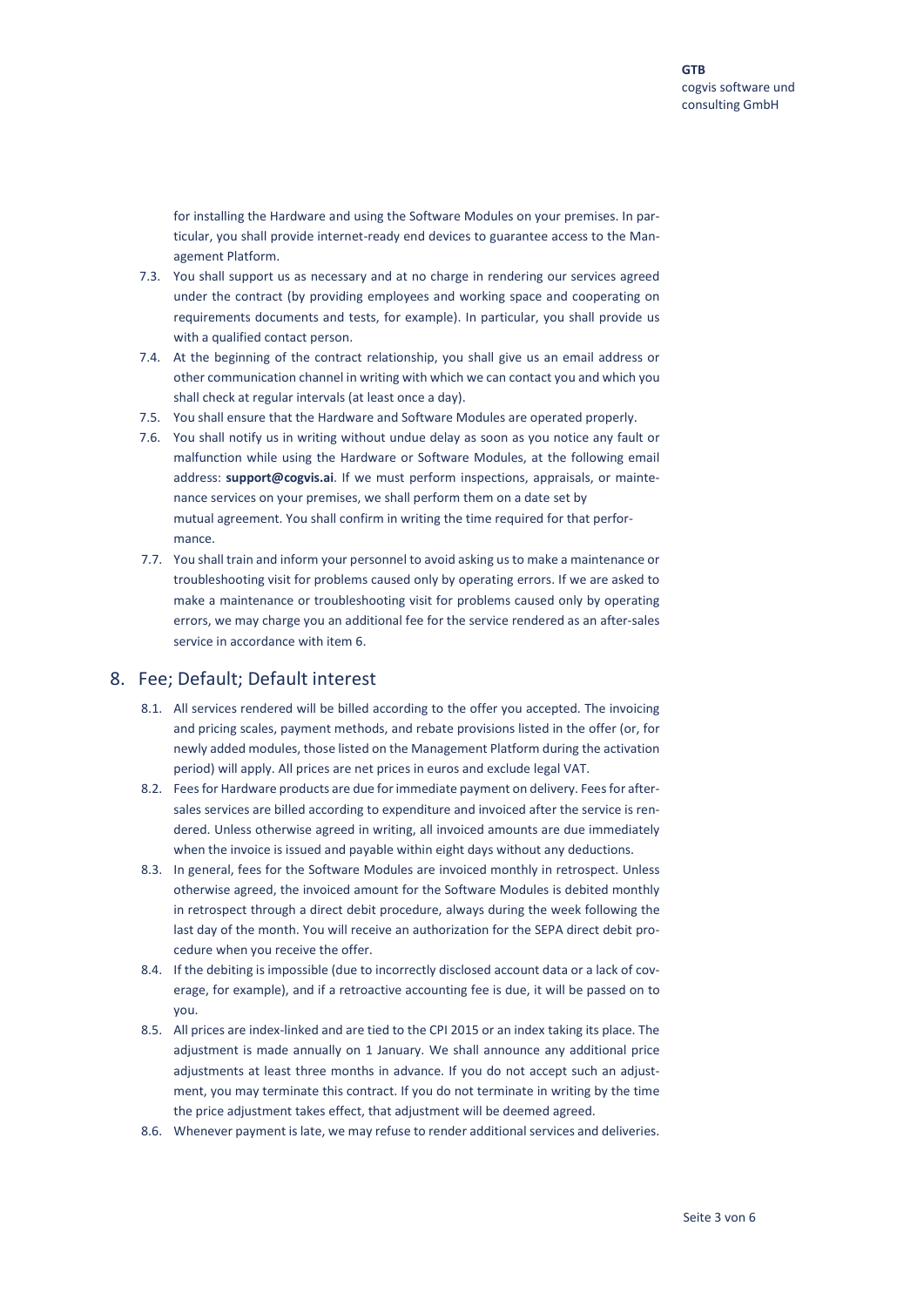# 9. Setoff; Withholding; Prohibition of assignment

- 9.1. You shall not set off your own claims against your liabilities toward us.
- 9.2. You shall not withhold any payment or part thereof, either due to incomplete or delayed delivery or rendering of a service or due to guarantee or warranty claims.
- 9.3. You shall not assign claims without our written consent.

#### 10. Delivery dates and partial deliveries

- 10.1. If no delivery date is agreed for delivering the Devices, we shall plan the delivery according to our normal delivery periods and notify you of the delivery date.
- 10.2. For orders encompassing multiple units or having divisible deliveries or services, we may make partial deliveries or render partial services and issue the invoice after delivering every individual unit or completing the partial services.

#### 11. Contract period; Termination

- 11.1. The agreements on using Software Modules are entered into for an indefinite period, and either we or you may terminate them if giving one month of notice.
- 11.2. You may always deactivate individual Software Modules via the Management Platform without giving notice, so that the deactivated Service Module is decommissioned for the duration of the deactivation and we are not required to render any services concerning the decommissioned Software Module during the deactivation period.
- 11.3. A right of extraordinary termination exists for severe breaches of contract, in case the state in accordance with the contract is not restored within a reasonable grace period.
- 11.4. We may terminate extraordinarily if insolvency proceedings are initiated against your assets, or if a motion to initiate such proceedings is dismissed for lack of assets.
- 11.5. Any termination must be made through a registered letter.
- 11.6. Before the day on which the contract relationship in question will end, you shall promptly download onto your local system any of your data sets stored on our servers. After the relevant statutory retention obligations expire, we will irrevocably delete the data sets and access codes.

# 12. Warranty

- 12.1. You acknowledge that, according to the current state of technology, functional disorders of computer programs and systems can occur even if the utmost care is taken. Any system requirements or installation conditions we specify have been created with the greatest possible diligence. But due to the technical uncertainties that still exist, no warranty can be given that the devices delivered and Software Modules provided will function without errors even if the system requirements and installation conditions are met. In particular, it cannot be guaranteed that all desired incidents (including without limitation falls, sitting up, etc.) will be identified.
- 12.2. When the Software Modules are provided, we owe professional effort, and diligent rendering of services, that are state of the art. Brief, minor interruptions of the Software Modules, or errors that occur despite careful, state-of-the-art operations, do not constitute a defect.
- 12.3. You have also been informed and acknowledge that, due to the current physical, optical, and technical possibilities with a 3-D-based procedure, such as the one used in a fall sensor, we cannot guarantee that the in-depth data is 100% accurate.
- 12.4. We assume no warranty for faults, malfunctions, or damage attributable to improper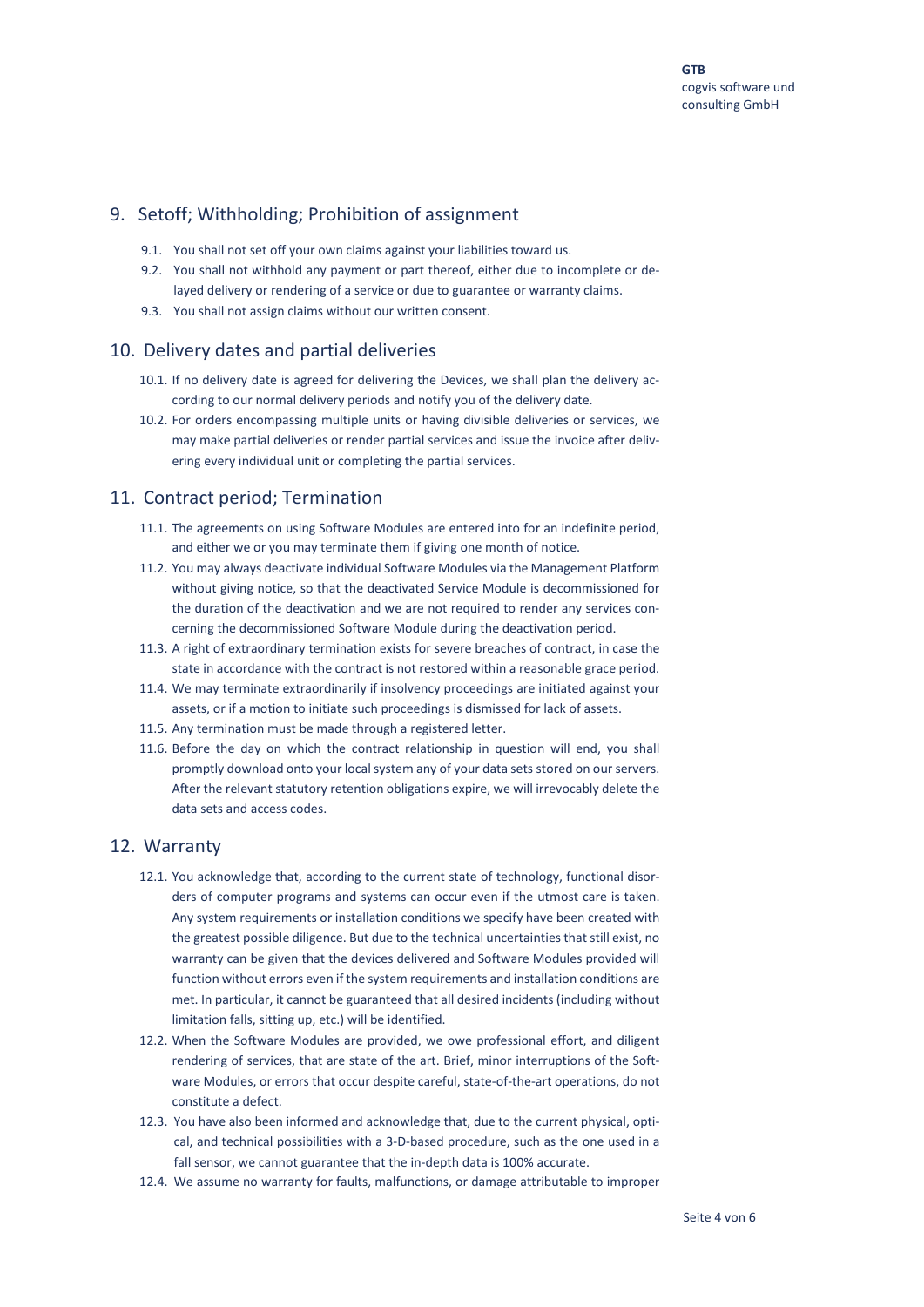operation by you; contamination with computer viruses; using unsuitable organizational materials and data storage devices; deviating from the installation, storage, or operating conditions; or transport damage.

- 12.5. Data are transferred between a fall sensor and the Management Platform using remote data transmission or internet with data encryption. We shall encrypt the data transfer, or have it encrypted by a nonparty we delegate, according to the state of the art. Yet we make no guarantee that the data transfer via external systems, including without limitation the internet or telecommunication networks, will not be tracked, recorded, or corrupted by nonparties. We shall take reasonable and typical protective measures to protect the data transfer or Management Platform from unlawful interference from nonparties.
- 12.6. If any malfunctions occur, or if you have any complaints, you shall notify us in writing without undue delay at the following email addres[s support@cogvis.ai a](mailto:support@cogvis.at)bout the more detailed circumstances and possible causes of the malfunction and support us as much as possible in searching for its cause.
- 12.7. For the warranty to apply, you must give us written notice of any defects, along with a detailed description and adequate documentation, within four weeks after their discovery.
- 12.8. Regardless of cases in which the right to rescission exists by law, we may choose to meet our warranty obligation through repair or replacement delivery. For us to meet our warranty obligation, you must give us access to Hardware and Software on your premises and, if needed, access via data cables, during your normal business hours.
- 12.9. If defects appear, you shall give us the opportunity to cure them and a reasonable period in which to do it. If the attempt at a cure fails, the fee you owe for the month in question will be reduced by the extent that the service rendering was impaired. If severe defects arise that directly and materially impair the use of the Software Modules and we cannot cure them within a reasonable period, you may terminate the contract prematurely.
- 12.10. Recourse claims against us, especially under § 933(b) of the Austrian General Civil Code (Allgemeines Bürgerliches Gesetzbuch, ABGB), are excluded.

#### 13. Liability

- 13.1. We are not liable for the success you aim to achieve by using the Hardware and Software Modules on your premises.
- 13.2. Whenever you use our products and services, you do so at your own risk. You have been informed and hereby acknowledge that the delivered Hardware and Software Modules provided constitute merely auxiliary tools for supporting nurses, and using them does not replace consultation with a physician, support by nursing personnel, medical diagnoses or treatments, or general supervision and care by specialists. The services we render cannot allow any conclusions to be drawn about anyone's medical condition.
- 13.3. You acknowledge it cannot be technically guaranteed that the movement data created using a 3-D-based procedure is 100% precise or accurate. Therefore, we are liable only for the procedure we use being state of the art.
- 13.4. We are liable for property damage only in the event of gross negligence, any liability for slight negligence is excluded, and you bear the burden of proof. Any liability on our part for consequential damage, mere financial loss, or loss of prospective profit is excluded.